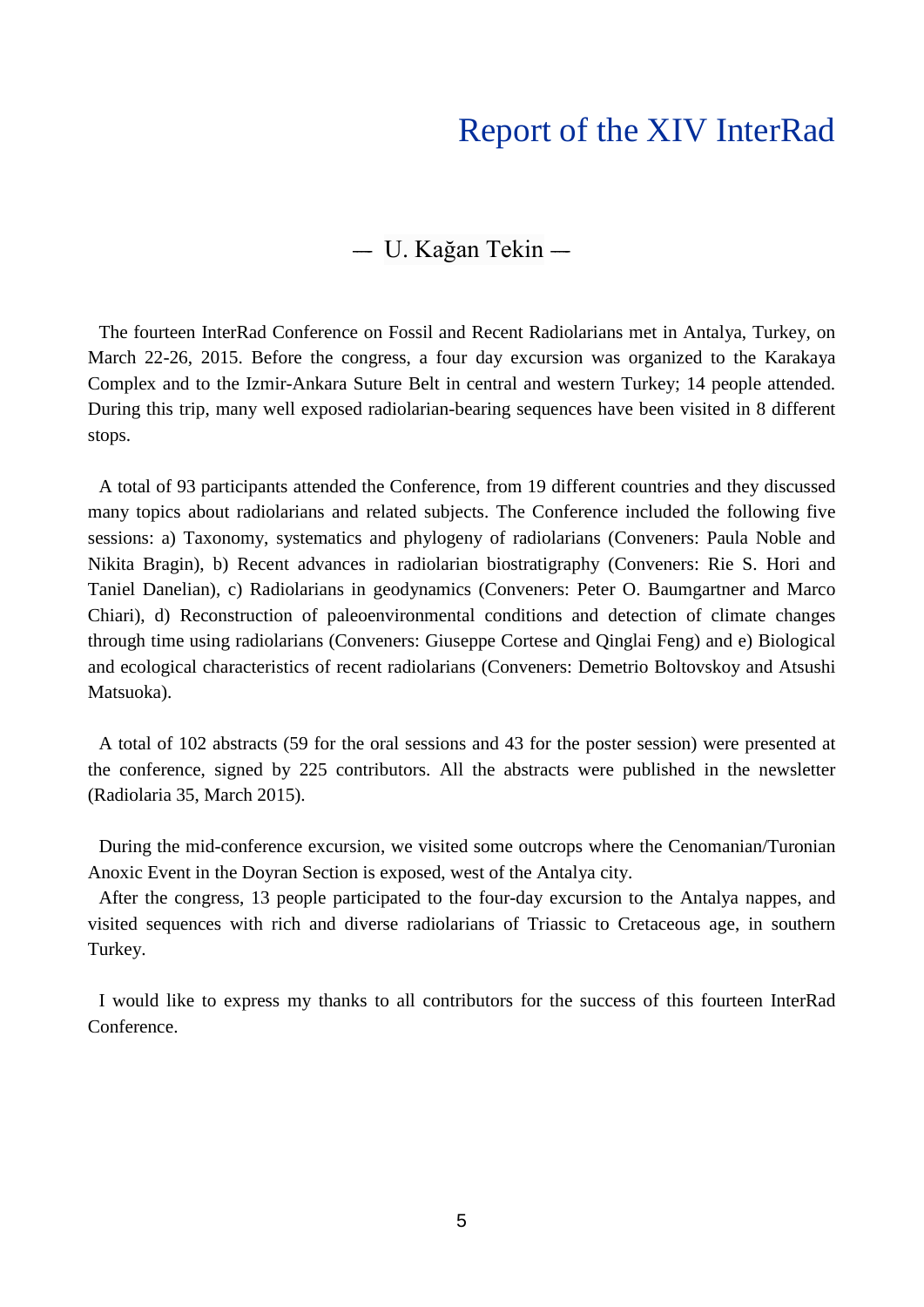## Report of the Business Meeting

## $-$  Marco Chiari  $-$

During the business meeting the president U. Kağan Tekin proposed to edit the abstract volume of the next Interrad meetings following the volume edited by Luis O'Dogherty for the Interrad XIII (Radiolaria 28, March 2012). Furthermore, he suggested to add - as subtitle - this sentence: "An International conference on Fossil and Recent radiolarians", as presentation in the cover of the abstract volume. The participant of the assembly agreed with this second point.

The assembly accepted the proposal of Atsushi Matsuoka to hold the InterRad XV in October 2017 in Japan and the proposal of Špela Goričan for the 2020 InterRad that will be held in Slovenia.

Taniel Danelian introduced the InterRad financial situation compiled by the Treasures Elspeth Urquhart which is:

| - Balance January 2012                                             | £ 2538.47           |
|--------------------------------------------------------------------|---------------------|
| - Dues paid in $I^{st}$ Jan 2012 until 30 <sup>th</sup> April 2012 | £ 1629.09           |
| - Balance $1^{st}$ April 2012                                      | £ 4167.56           |
| - Payment Out to InterRad XII Cadiz                                | £ 2464.40           |
| - Balance $30^{th}$ April 2012                                     | £ 1703.16           |
| - Bank Interest                                                    | 1.59<br>$f_{\cdot}$ |
| - Balance November 2014                                            | £ 1704.75           |
| - Payment Out to InterRad XIV Antalya                              | £ 1105.92           |
| - Balance $9^{th}$ December 2014                                   | 598.83<br>£         |
| - Dues Collected December 2014 until 20 <sup>th</sup> March 2015   | £ $516.28$          |
| - Balance $20^{th}$ March 2015                                     | £ 1115.11           |

The President, U. Kağan Tekin, assigned the Prize for the best talk "Expansion of Southern Ocean radiolarian fauna linked to a late Eocene cooling event" to Kristina M. Pascher (GNS Science, New Zealand; K.Pascher@gns.cri.nz).

Taniel Danelian and Marco Chiari introduced the two special issues, Revue de Micropaléontologie and Ofioliti for the proceedings of the presentations of the meeting. They also communicated the date of  $30<sup>th</sup>$  September 2015 as deadline for the submission of the papers.